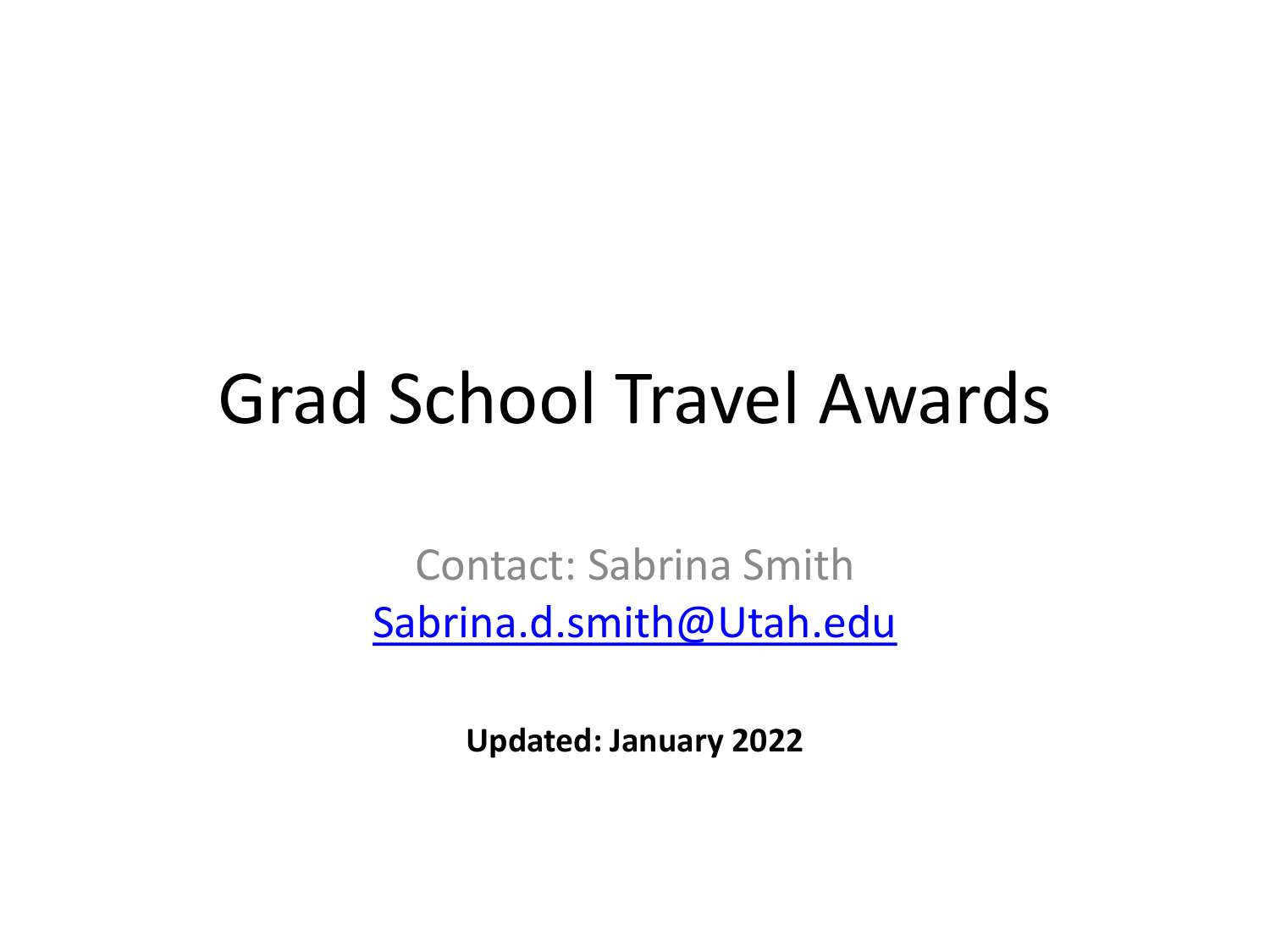# Types of Travel Awards

- [https://gradschool.utah.edu/funding/travel-](https://gradschool.utah.edu/funding/travel-assistance/index.php) assistance/index.php
- Grad Students
	- Grad Student Travel Assistance Award (GSTAA)
	- Virtual Conference Award (VCA)
	- Early Career Professional Development Program (ECPDP)
		- In-Peron
		- Virtual
- Postdocs
	- Postdoctoral Travel Assistance Award (PTAA)
	- Professional Development Travel Award (PDTA)
	- Virtual Conference Award (VCA)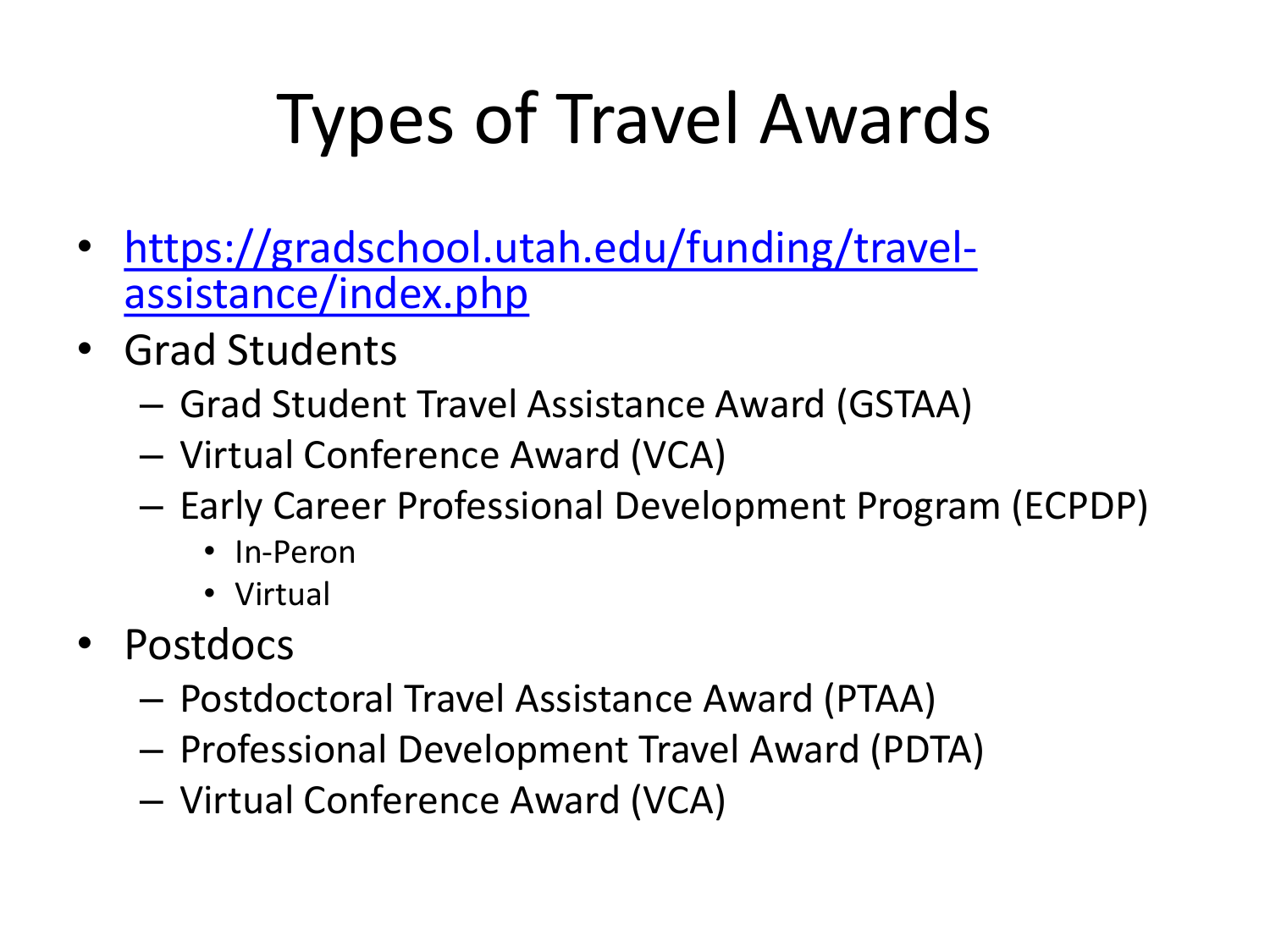#### Process

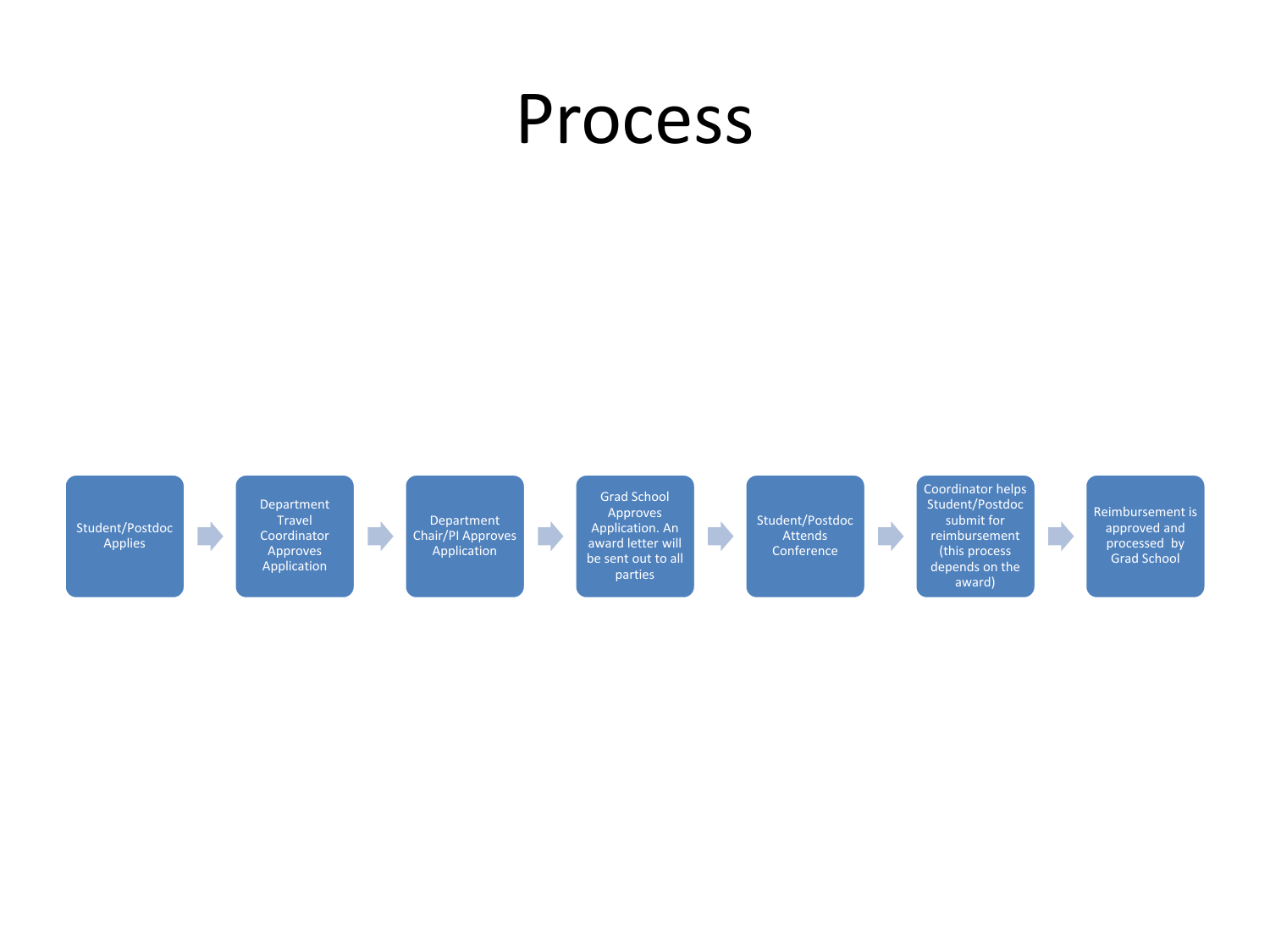### Student Applies

- Applies at: <https://resources.gradschool.utah.edu/travel/>
- Student chooses an award to apply to
	- Early Career Professional Development Program (ECPDP)
	- Graduate Student Travel Assistance Award (GSTAA)
	- Virtual Conference Award (VCA)
- Provides information about:
	- Department
	- uID
	- Contact info
	- Conference Name
	- City/State, Country\*
	- Travel Dates
	- Abstract info including verification (via email)
	- Estimated Expenses

\*International trips are subject to [University Approval Process](https://fbs.admin.utah.edu/travel/covid-19-updates/)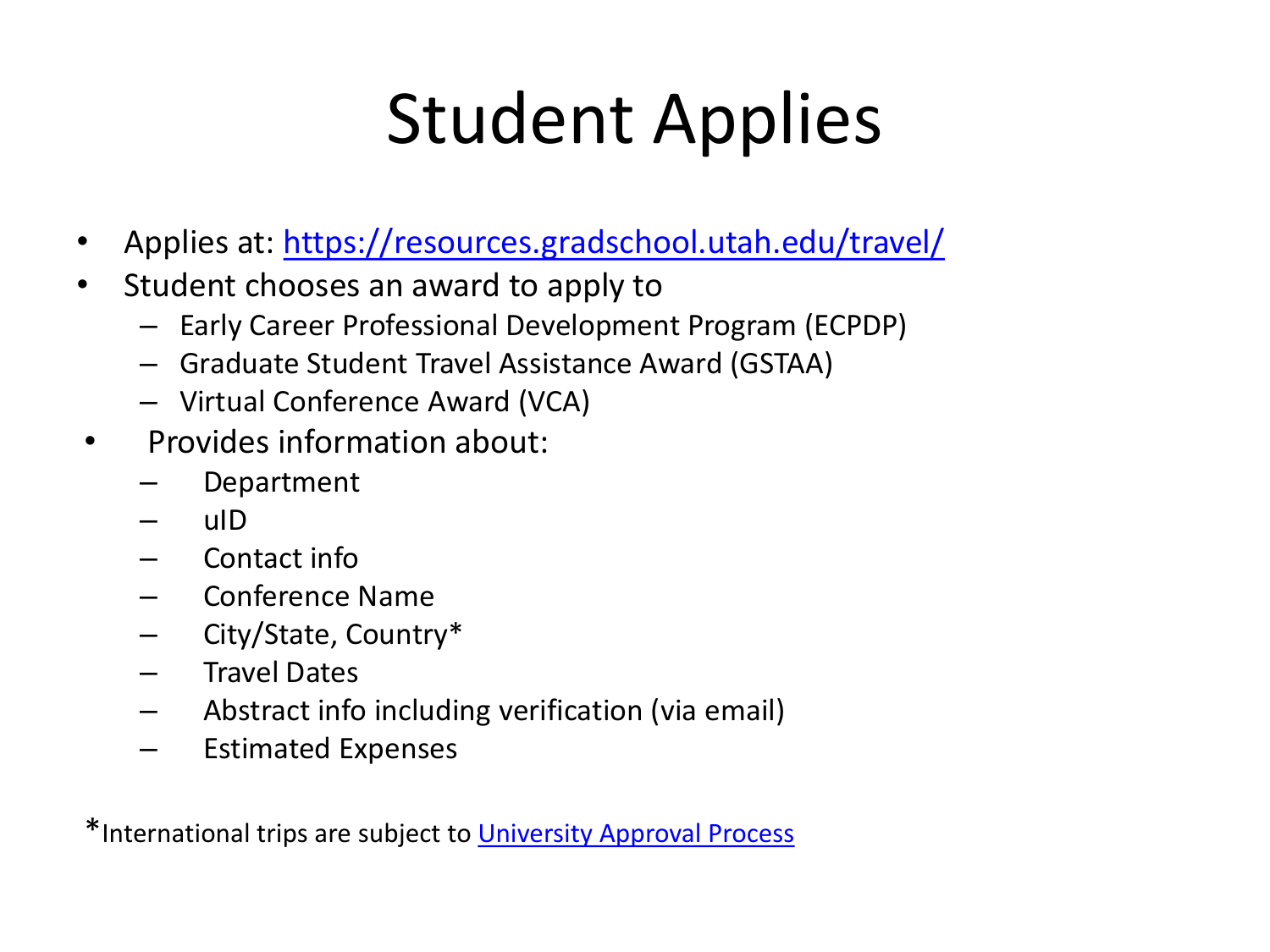## Coordinator Approval

- Coordinator is notified that there is a pending application waiting for their approval
- Reviews application for accuracy. <https://resources.gradschool.utah.edu/travel/>. If any information is missing, please reach out to the student
- Creates a Trip Request in Concur
- Provides information in application:
	- Travel Number (Request ID or ePR\*)
	- Match Amount (half of estimated expenses or \$500)
	- Approval
- Provide any notes/comments (optional)

\*If the student is a non-employee, and you choose to use the ePR system instead of Concur, please type "ePR" in the Travel Number field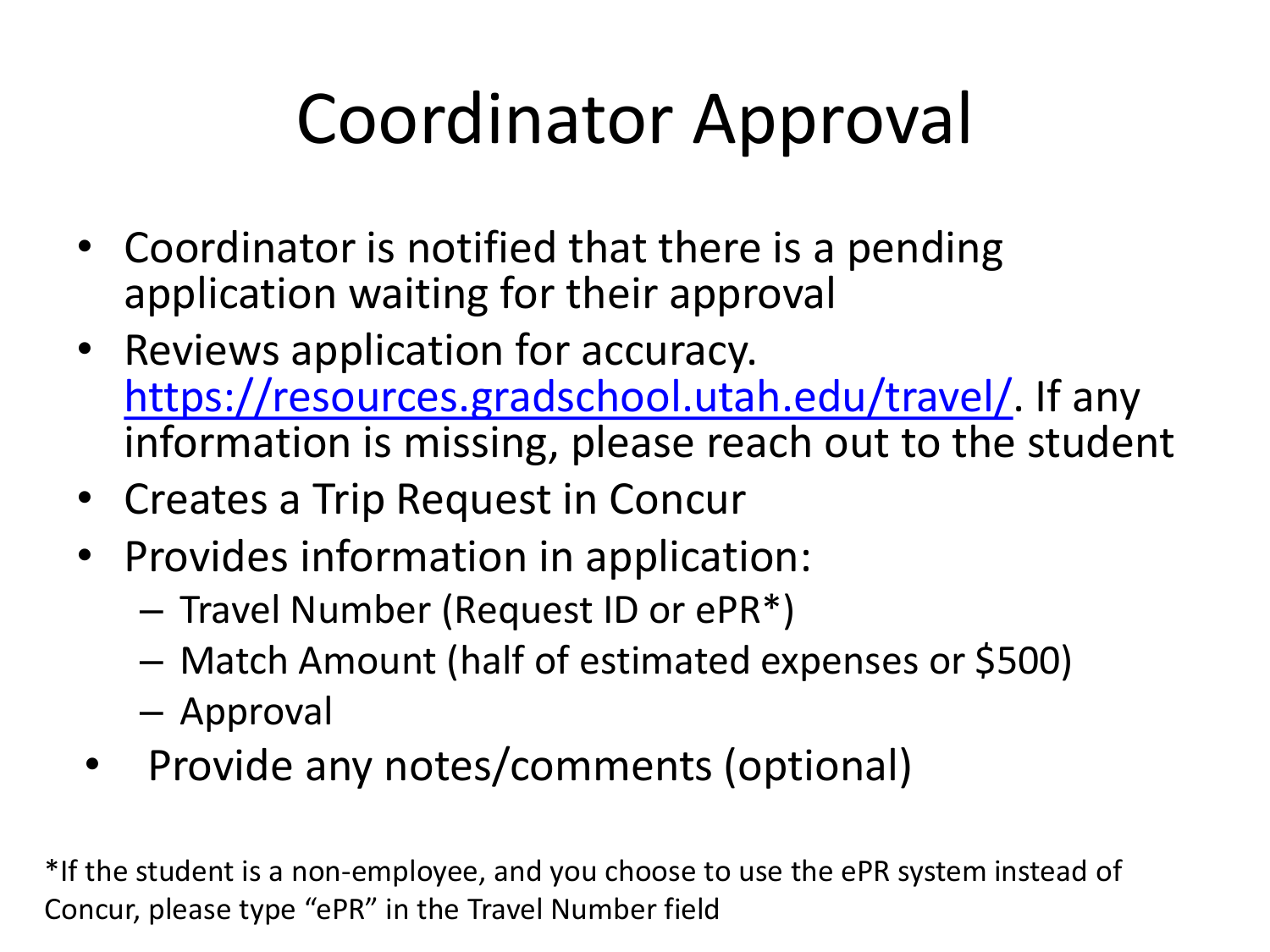# Chair Approval

- Chair is notified that there is a pending application waiting for their approval
- Reviews application <https://resources.gradschool.utah.edu/travel/>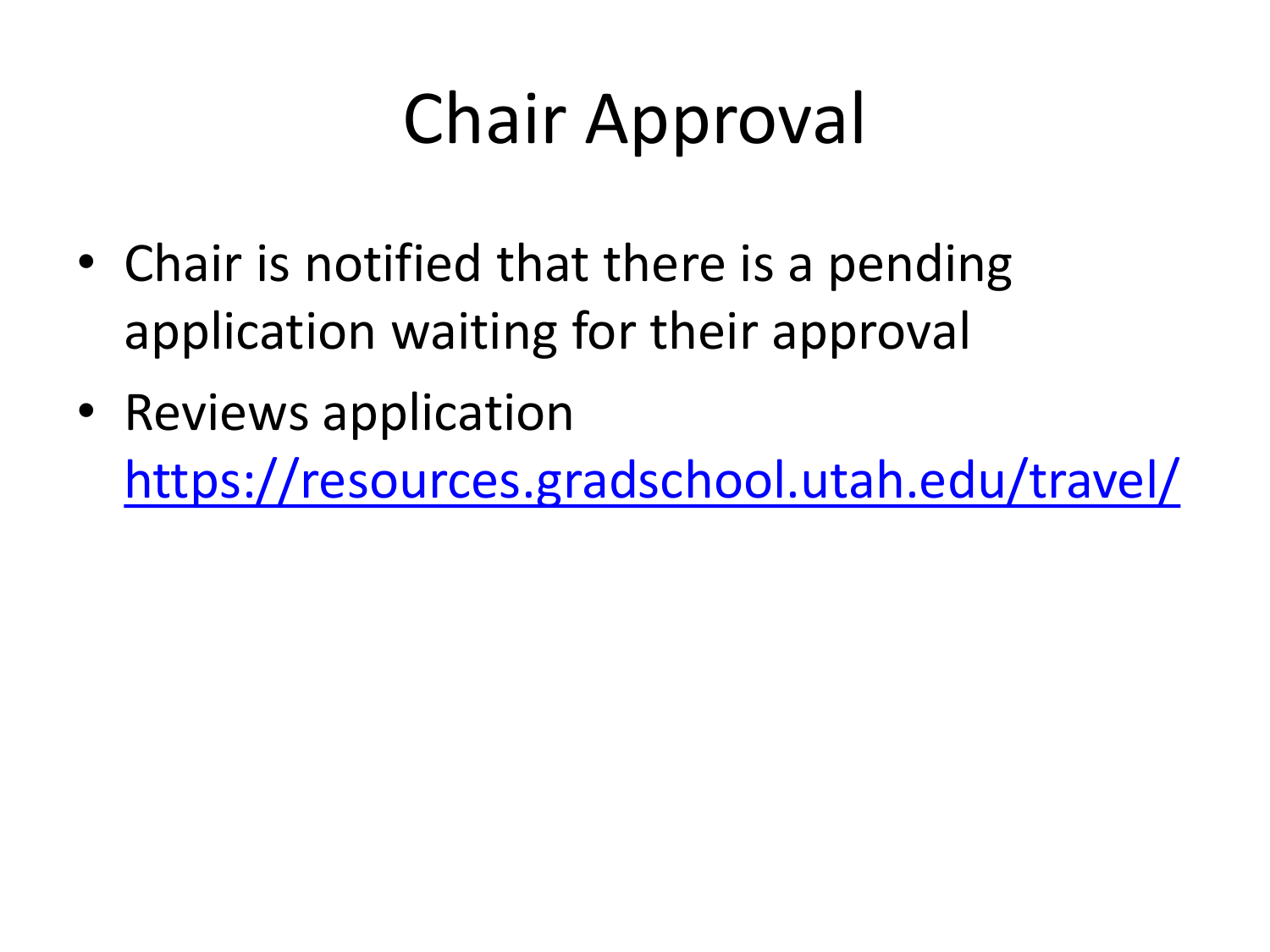# Grad School Approval

- What I look for:
	- Student's status
		- Make sure they are first- or second-year for ECPDP
	- See if they have received any other awards from the Grad School
	- Review information provided
		- International, dates (looking for fiscal year), verification
		- Request ID, match amount
	- Confirm that funds are available
- Award appropriate amount
- Notify student, coordinator, and chair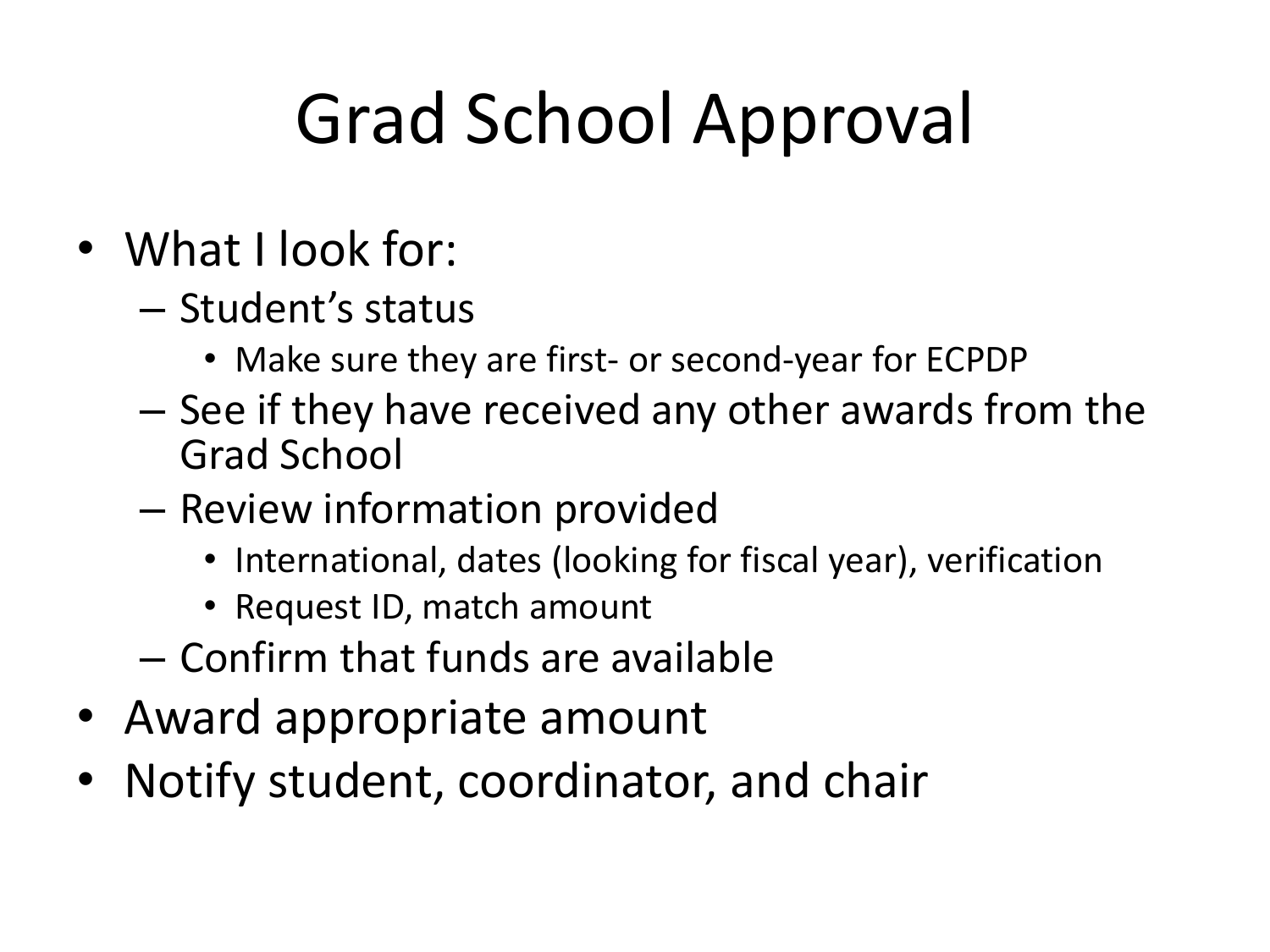#### Reimbursement

- Reimbursements are processed after the student attends the conference
- Concur
	- We will cover half of the allowable expenses (does not include Expense Report Fee) up to the awarded amount
- ePR
	- Department can include our Chartfield in the ePR
	- For VCA, we can use ePR to reimburse the student directly
- eJournal
	- For VCA, we can reimburse the department if needed